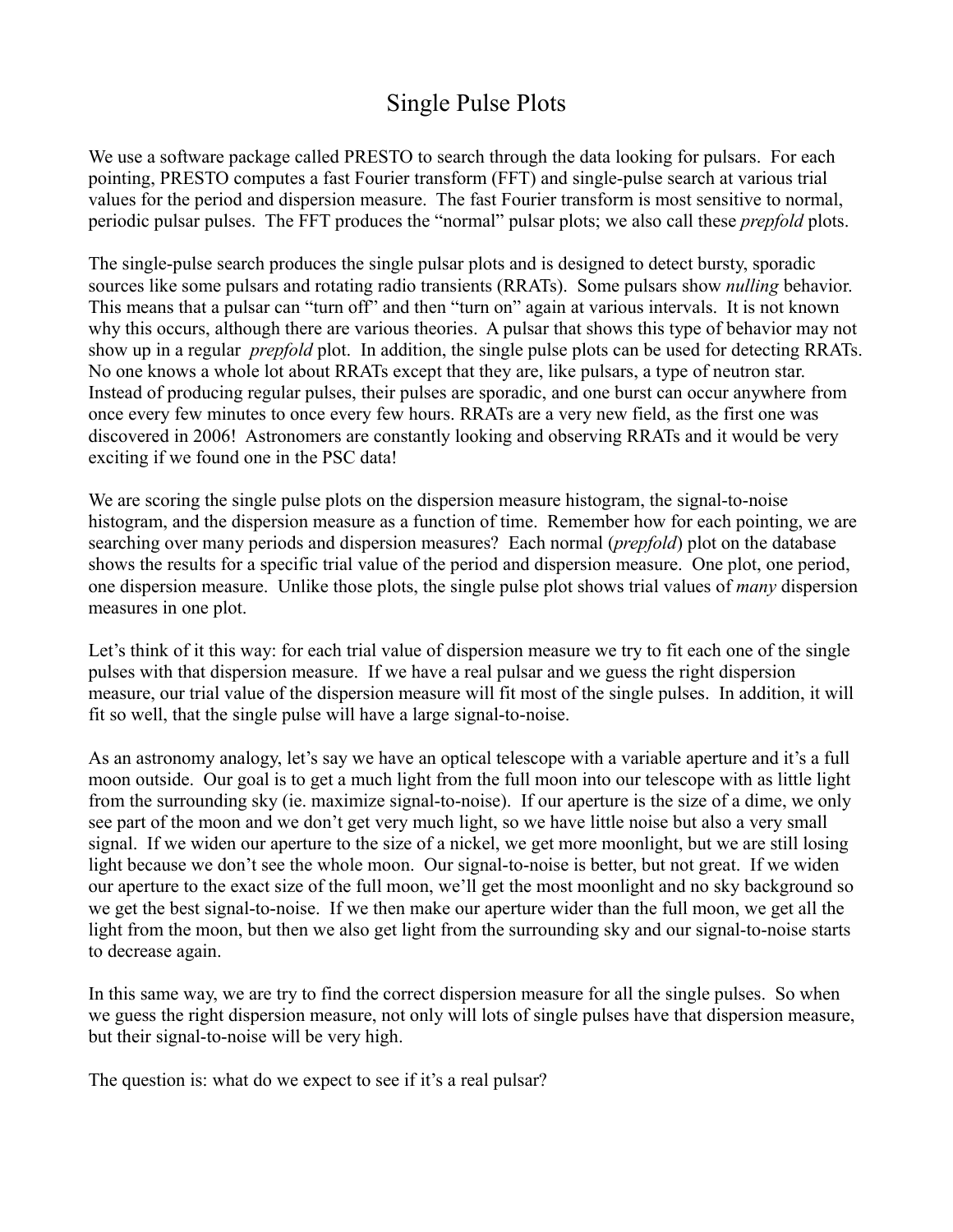#### **Dispersion Measure Histogram**

The dispersion measure histogram in the top center box on the single pulse plot. It is a histogram of the dispersion measure as a function of the number of pulses. For each trial value of the dispersion measure, we count how many single pulses fit that dispersion measure. When we guess the right dispersion measure, it will fit the most single pulses. When we guess a dispersion measure that is only slightly off, our guess dispersion measure will still fit many of the single pulses, but not quite as many as when we guessed the correct dispersion measure. A peak in the dispersion measure histogram at 0, just like the regular plots, is indicative of RFI.

### **Signal-to-Noise Histogram**

This histogram is in the upper right corner and plots dispersion measure as a function of signal-tonoise. When we choose our correct value of dispersion measure, not only will it fit most of the single pulses, but the pulses will be very strong: ie. a high/large signal-to-noise.



## **An Example: PSR J1610-1322**

This is a single-pulse search for the known pulsar J1610-1322 and it has a dispersion measure of 49.13. This particular single pulse search is for dispersion measure ranges of 20-110.

*Dispersion Measure Histogram:* If you look in the top, middle box, there is a peak at a DM of 50, and the peak height is 28 pulses, meaning that there are a total of 28 single pulses. If we guess a DM of 50 (the correct DM), all the single pulses will be found.

If we guess at DM of 45 or 65, since our guess is slighly off, only, say, 12 of the single pulses will be found. Therefore, if you look at the plot, at a DM or 45 and 65, the peak height is about 12. So, when we guess the correct DM, the all the single pulses will be found.

Therefore, we expect a peak at the correct DM.

*Signal to Noise Histogram:* In the top, right hand box, there is also a peak at a DM of 50, and the peak height is 28, meaning that all at a guess DM of 50, all  $\frac{1}{3}$ 28 pulses were very strong and had the highest signal-to-noise. For a guess of a DM of 45 or 65, the single pulse search didn't find as many pulses and they pulses were weaker. Therefore on this plot, the average signal-to-noise for a DM of 45 or 65 was only 15.

For comparison, for the same pulsar, the single pulse plot for dispersion measure ranges of 100-300 looks like the plot to the right. Since we do not guess the correct DM (even though there is a pulsar in the pointing), none of the single pulses will be found.